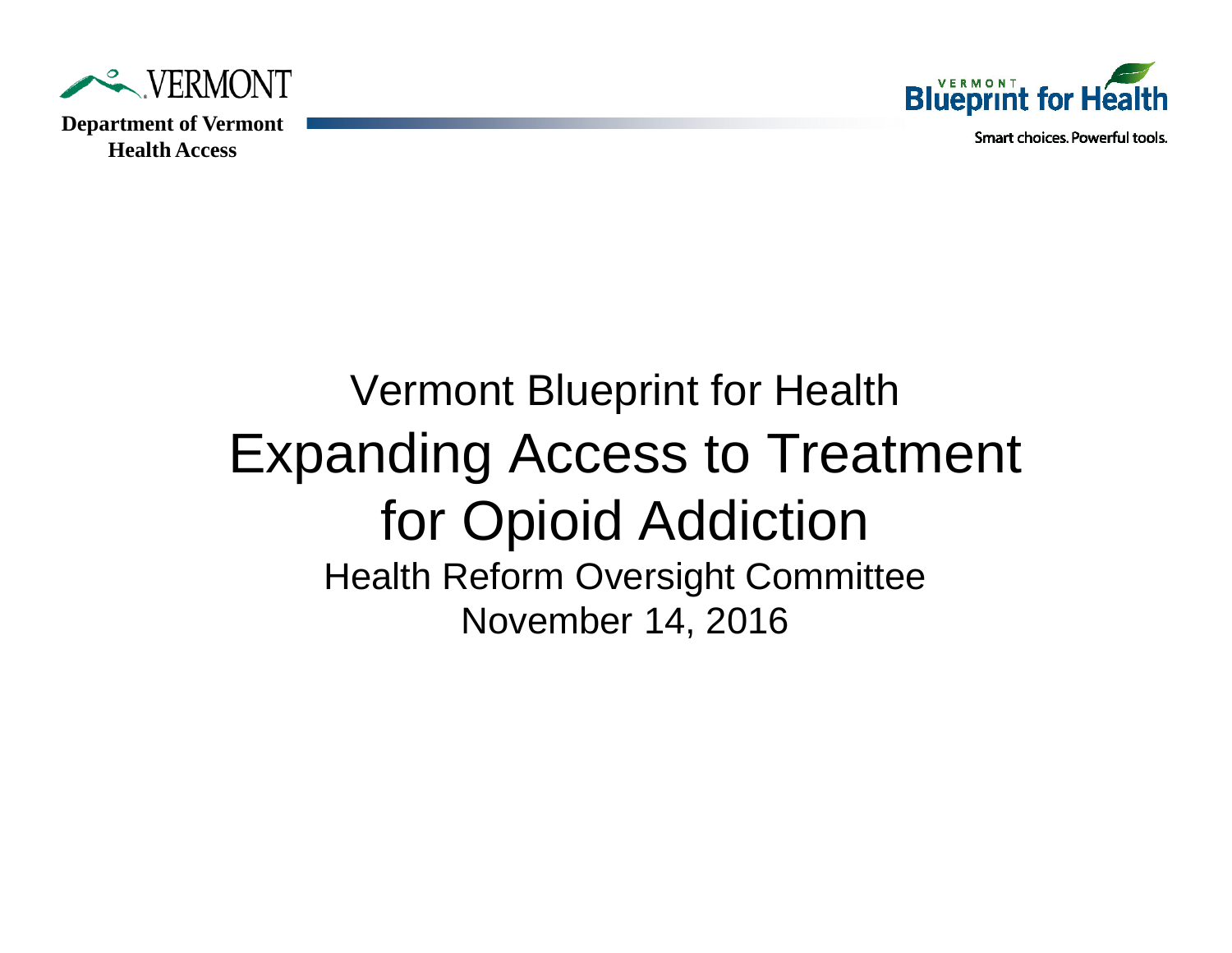



Smart choices. Powerful tools.



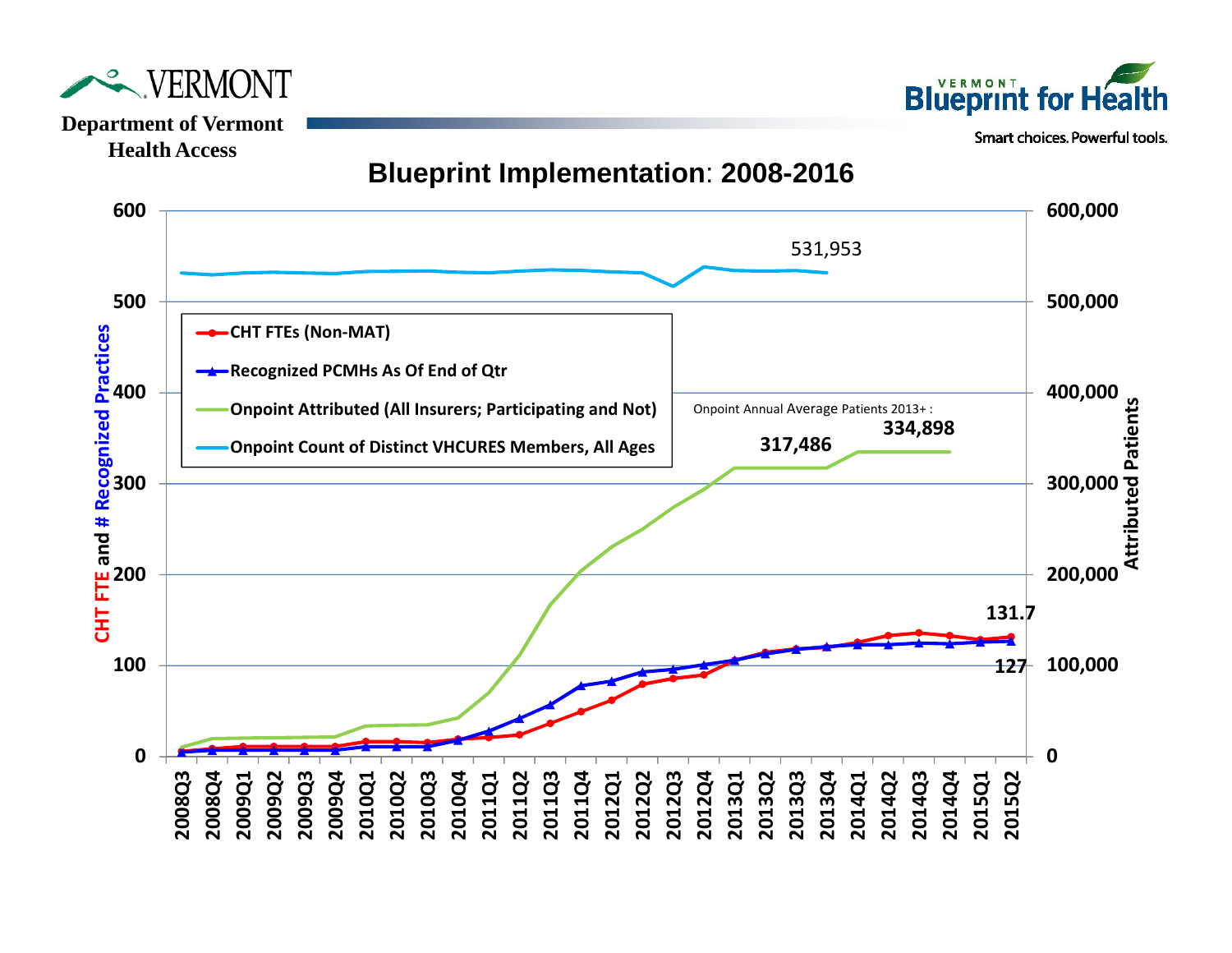

**Blueprint for H** Smart choices, Powerful tools.

#### **Health Access**

# Hub & Spoke Policy Goals

- Improve access to care for opioid addiction
- Improve Integration of health and addictions care
- Better use of specialty addictions programs and general medical settings
- Improve health outcomes and promote stable recovery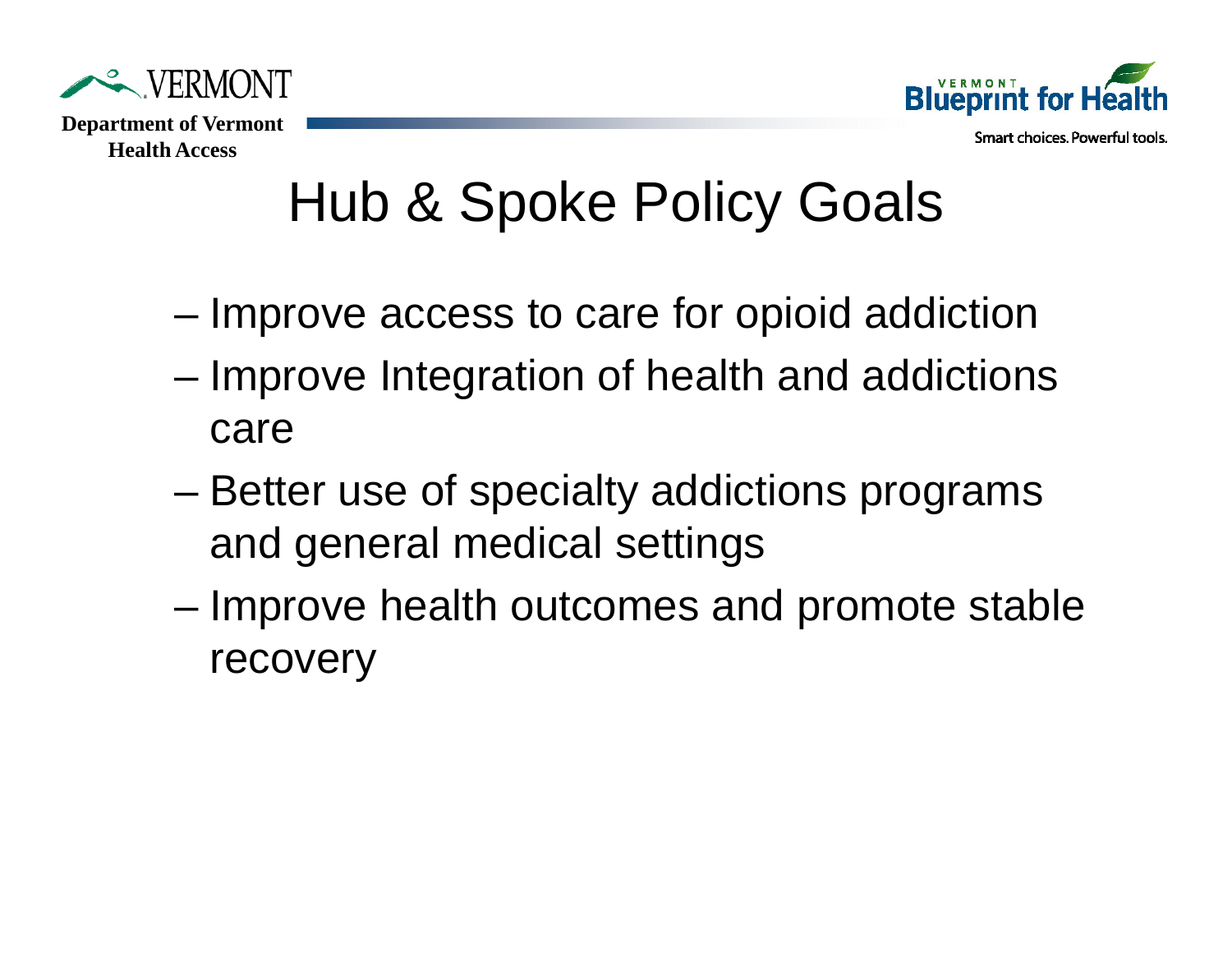



Smart choices, Powerful tools,

## Providers' Views Of Barriers to Expand Treatment

**Primary Care Barriers**: time, insufficient access to higher levels of care, scope of practice & patient complexity, fear of being flooded with demand.

**Opioid Treatment Programs**: isolation, only offer methadone, difficulty recruiting & retaining workforce, too few programs, undervalued in health system

**Attitudes & Cultural Norms About Addiction**: pts. disruptive in practice, not our job, community doesn't "own" the problem, skepticism about MAT by medical & recovery communities, 42-CFR

**Partial Integration** : Addictions care 2<sup>nd</sup> cousin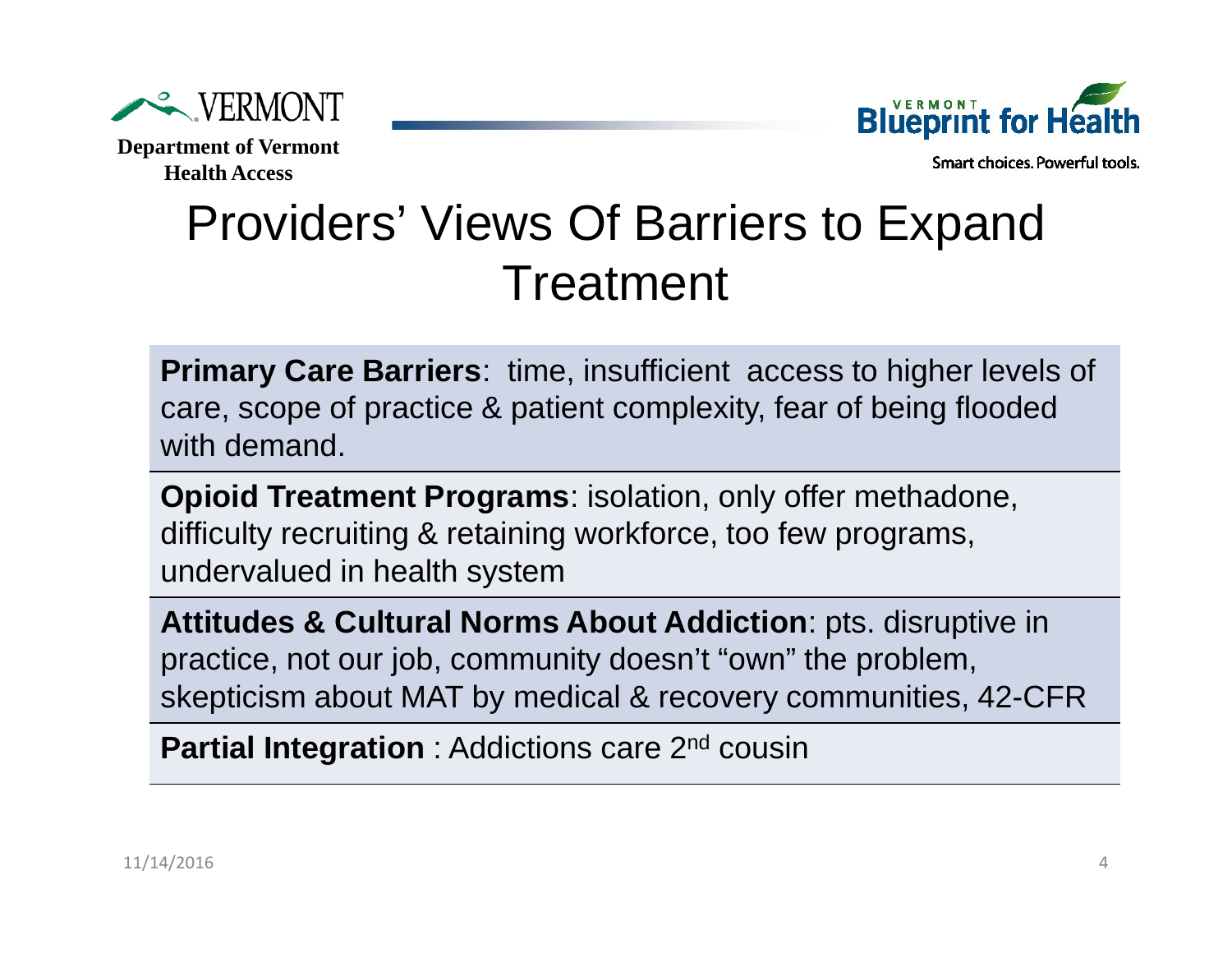



Smart choices, Powerful tools,

## Systematically Address Concerns

- $\checkmark$  Staffing Model for OBOT settings (1 FTE RN + 1 FTE Licensed Addictions / Mental Health Counselor for 100 patients)
- Enhanced OTP program: care coordination, nursing, & psychiatry
- OTP Programs Dispense Buprenorphine (buy & bill)
- $\checkmark$  Unified framework across treatment settings
- Consultation & referrals between OTP programs and OBOT practices
- $\checkmark$  Medicaid agency endorsed caseload expansion
- 511/14/2016 Medicaid State Plan Amendment "Health Home" chronic condition of opioid addiction (initially revenue neutral expansion of services)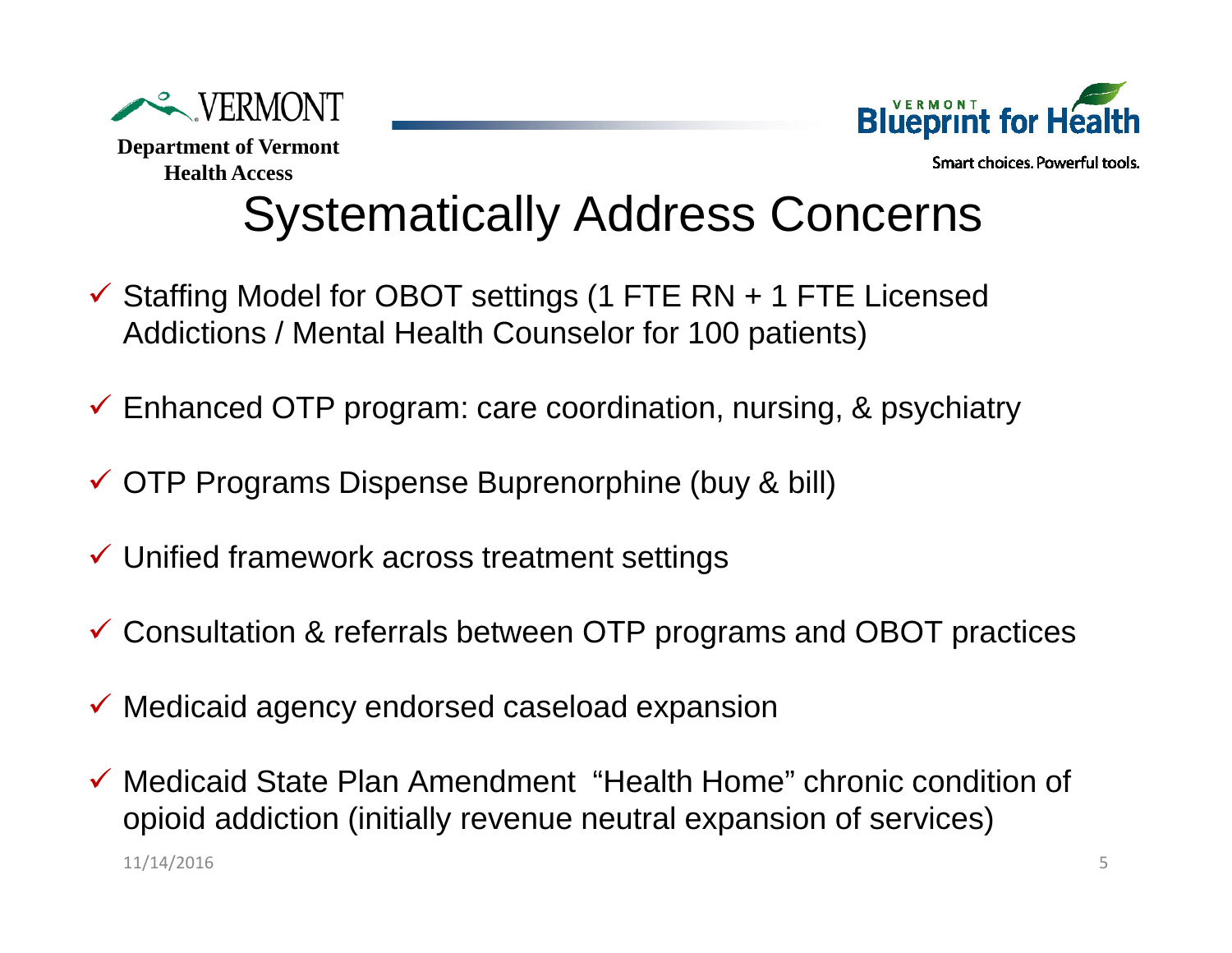



**MAT - SPOKE IMPLEMENTATION January 2013 - September 2016**